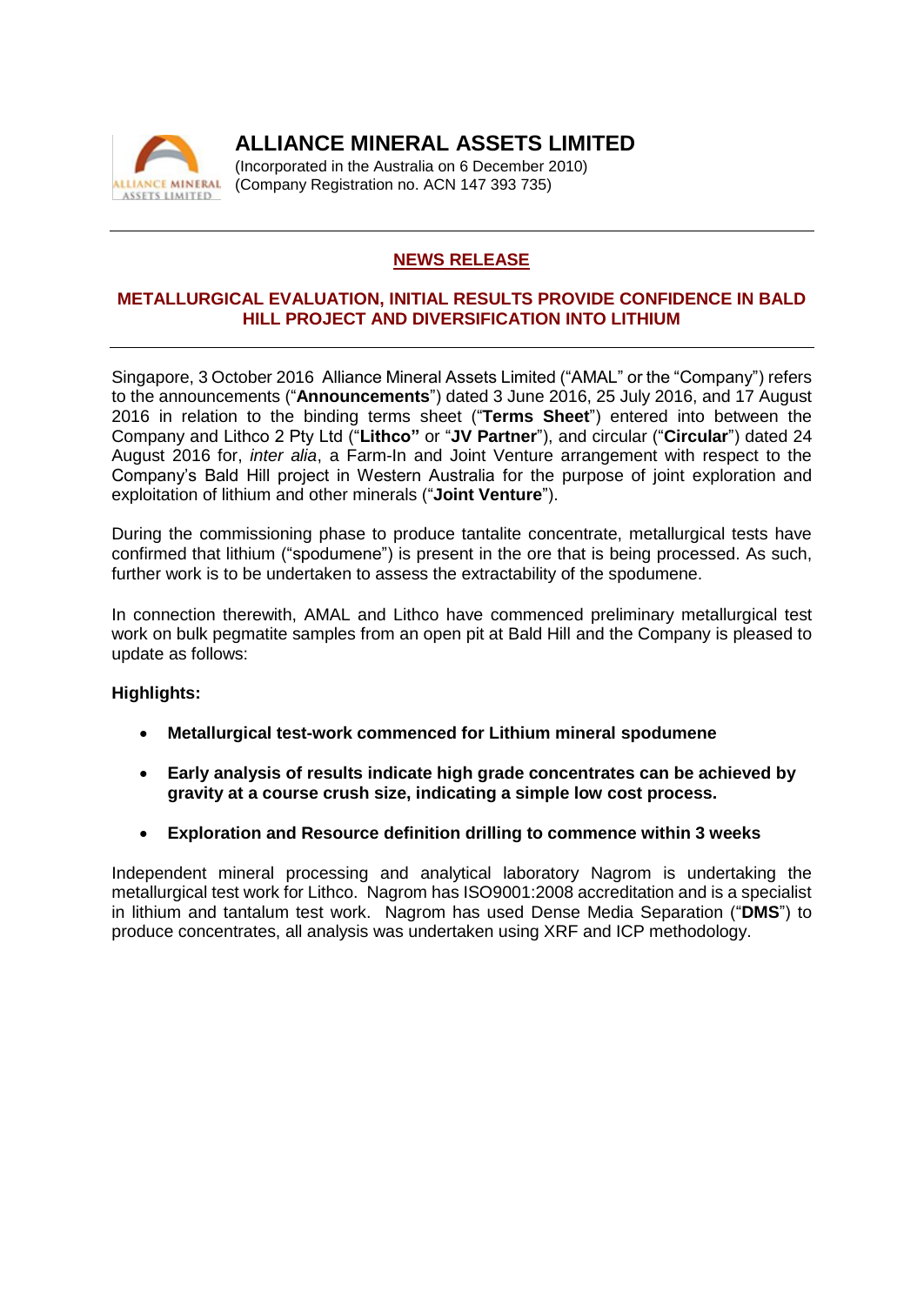# **ALLIANCE MINERAL ASSETS LIMITED**

Page 2



*Pegmatite samples awaiting transport to Nagrom (independent Metallurgical consultants)* 

Initial results from first pass +1mm DMS were very encouraging with excellent spodumene recovery and concentrate grades. At a crush size of 6.3mm, 93.7% of the spodumene reported to initial gravity concentrate at relatively high grade of 5.08% Li<sub>2</sub>O prior to cleaning.

Ongoing metallurgical test work will include further beneficiation of the medium grade concentrates. Gravity and floatation will be undertaken on the -1mm fraction and gravity overflow.

Analysis of mine beneficiation concentrates obtained during commissioning of the tantalum circuit returned similarly high grade spodumene concentrates of 5.75% to 6.73% Li2O.

These early results indicate that future Bald Hill spodumene concentrates have potential to be a medium to high grade marketable product. Bald Hill is already noted for its track record of producing premium tantalum concentrates.

Exploration and Resource definition drilling is expected to commence within 3 weeks. Drilling approvals have been granted by the West Australian Department of Mines and Petroleum. Drilling will initially focus on the existing Mining Lease, within and adjacent to the current pit design which has been optimized on tantalum resources only, due to the limited lithium assay data.

Subject to further metallurgical test results, AMA will be moving on with Lithco to undertake a study on retrofitting a lithium circuit onto the existing tantalum plant and to select design engineering consultants.

For further information on the Joint Venture and the Company's expansion into Lithium, please refer to the Announcements, Circular and announcement dated 31 August 2016 and announcement dated 30 September 2016 in relation to updates to the Binding Terms Sheet.

The will Company keep shareholders updated and as when there are any material developments in relation to the aforementioned.

*This news release has been prepared by Alliance Mineral Assets Limited (the "Company") and its contents have been reviewed by the Company's sponsor, PrimePartners Corporate Finance Pte. Ltd. (the "Sponsor"), for*